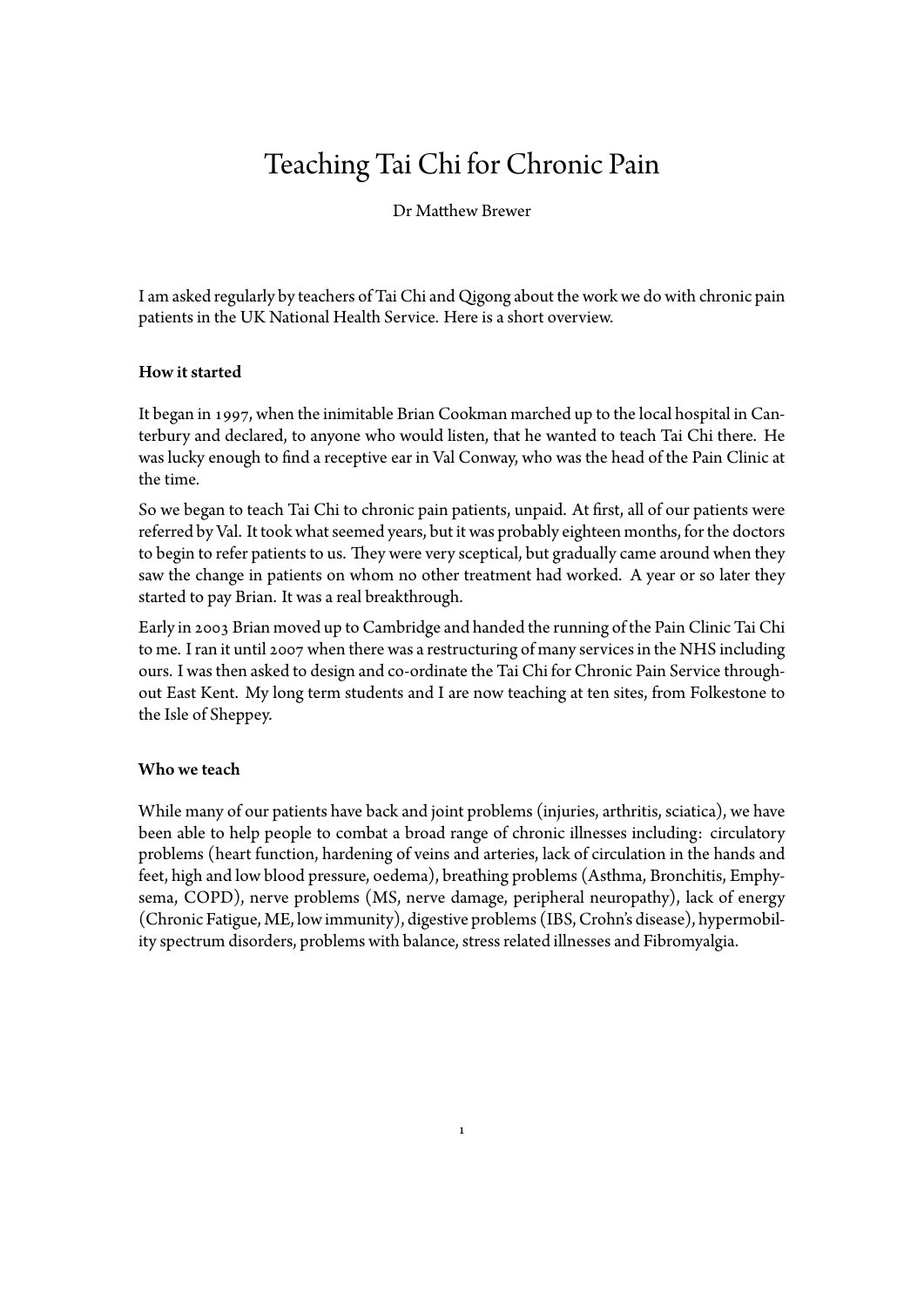#### What we teach

The core of our teaching is the *jibengong* set taught by master B. K. Frantzis as Energy Gates.<sup>1</sup> Within the set we focus on standing and sitting alignments, the Cloud Hands movement, which is a very old precursor to the Cloud Hands found in all traditional Tai Chi forms, and the preliminary exercise of the spinal stretch,<sup>2</sup> usually done sitting. We slowly and gently work our way through the layers of the Cloud Hands movement. Once the patients can shift and turn stably and comfortably we apply it to walking. Learning how to avoid falling onto the stepping leg is a particularly useful skill for those in chronic pain. Generally, the application of these exercises to daily movement is very important to this group. We usually finish each class with five to ten minutes of Longevity Breathing,<sup>3</sup> emphasising circularity of the breath to let go of tension and release the nervous system.

During the Energy Gates Qigong Instructor Training in 2001, master Frantzis commented that 80% of the people who we teach will need Energy Gates first and foremost. I have found this to be absolutely true, with the caveat that everyone needs Energy Gates and a smaller proportion also needs other sets of neigong, qigong or the Tai Chi form. The success of the other practices is built on the foundation of Energy Gates. This is because Energy Gates teaches people the fundamental alignment, balance and energy flow principles of the internal arts in a significantly simpler movement than a whole Tai Chi form, making it much easier for them to learn the most important principle of not doing too much.

# How we teach

How we teach is as important as what we teach. The Water Method, with its focus on releasing blockages, truly shines in the teaching of Tai Chi to chronic pain patients. Here less is most definitely more. Over the years we have cut down radically on the amount that we teach. At first we taught a Tai Chi form beginning to end; initially the Cheng Man Ching Short Form, then the B.K. Frantzis's Wu Style Short Form, which proved to be particularly good for all forms of back and joint pain. We then reduced it to just the Grasp Bird's Tail section of the form. Now our main form is Energy Gates Cloud Hands, usually broken down into its components.

With each step that we have taken, softening both the way and the amount that we teach, we have seen a concomitant increase in the proportion of patients who stay in the Tai Chi for Chronic Pain programme. We have also seen an increase in the severity of the chronic pain with which we have been able to help people cope.

We repeatedly emphasise to the patients that they stay within their comfortable range, which usually means the range of movement where they feel no increase in pain. In this group that

<sup>1</sup> For more information see, Frantzis, B.K., *Opening the Energy Gates of Your Body*, 2nd edition (Berkeley: Blue Snake Books, 2006).

<sup>2</sup> *Opening the Energy Gates of Your Body*, 2nd edition, pp.217-18.

<sup>3</sup> For which see chapter 5 of *Opening the Energy Gates of Your Body*, 2nd edition.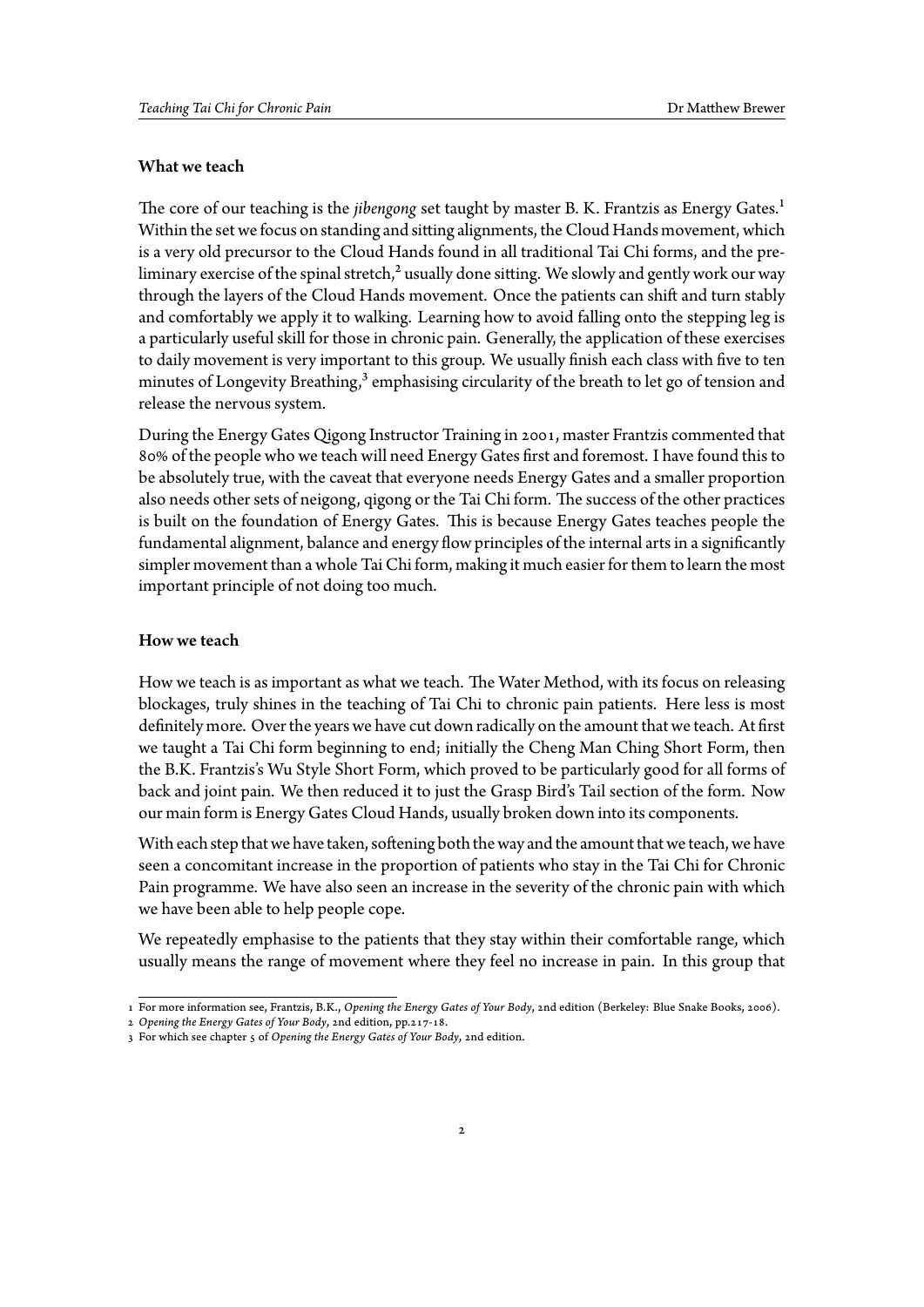range is often frustratingly small for them. It is quite a challenge to convince them of the benefits of exercising within such a tiny range of movement.

This principle of staying within the mean, which master Frantzis calls the 70% rule, is the hardest and most important thing for our chronic pain patients to learn. It is the only way that they can begin to let go of their tension, which is vital to their progress. I have not met a chronic pain patient who was relaxed and who did not try to push through their pain. These habits die hard.

The counter-cultural nature of the Water Method quickly becomes clear with this type of teaching. We are saturated by a 'no pain, no gain,' 'you must try harder' culture. I am regularly looked at by patients as if I am quite mad when I suggest that they consider not pushing against their limits. It has never occurred to them that their pushing is a major factor in their condition.

My first piece of advice to any prospective teacher of Tai Chi for chronic pain is that whatever you teach, you want to go so slowly and gently that you begin to think that what you are teaching cannot possibly be doing any good and that the students must be getting bored. Once you get to that stage you will probably still be teaching too much, but it will be heading in the right direction.

This approach does require trust in the material and principles that you are teaching. Energy Gates rewards that trust. You learn a great deal about the efficacy of these exercises when you teach them to people with very damaged bodies.

We have found that focusing on releasing the nervous system is much more effective for chronic pain sufferers than stretching muscle. Everyone that we see has lost the natural space inside their body. Muscle tensing and stretching exercises do not address this problem and often will exacerbate it. It is through releasing the nervous system and regaining natural body alignments that our patients recover this internal space and, consequently, are able to let go of their pain.

Regular breaks are also very important in our classes. Our patients' comfortable duration of any exercise is usually less than five minutes; often much less.

#### The emotional side

There is a significant emotional component to chronic pain. Not doing too much is equally important in this regard. If someone does too much they can quickly become overwhelmed as the emotions that are bound up with their pain begin to release.

We encourage the patients to chat while resting. As well as a time to relax and absorb what they have done, it is a great opportunity for them to interact and make friends. Chronic pain is isolating. The social side of the Tai Chi classes is very important in giving them a way back into the community. Its value cannot be overestimated.

Pain creates fear and a sense of powerlessness by its very nature. These classes give sufferers a